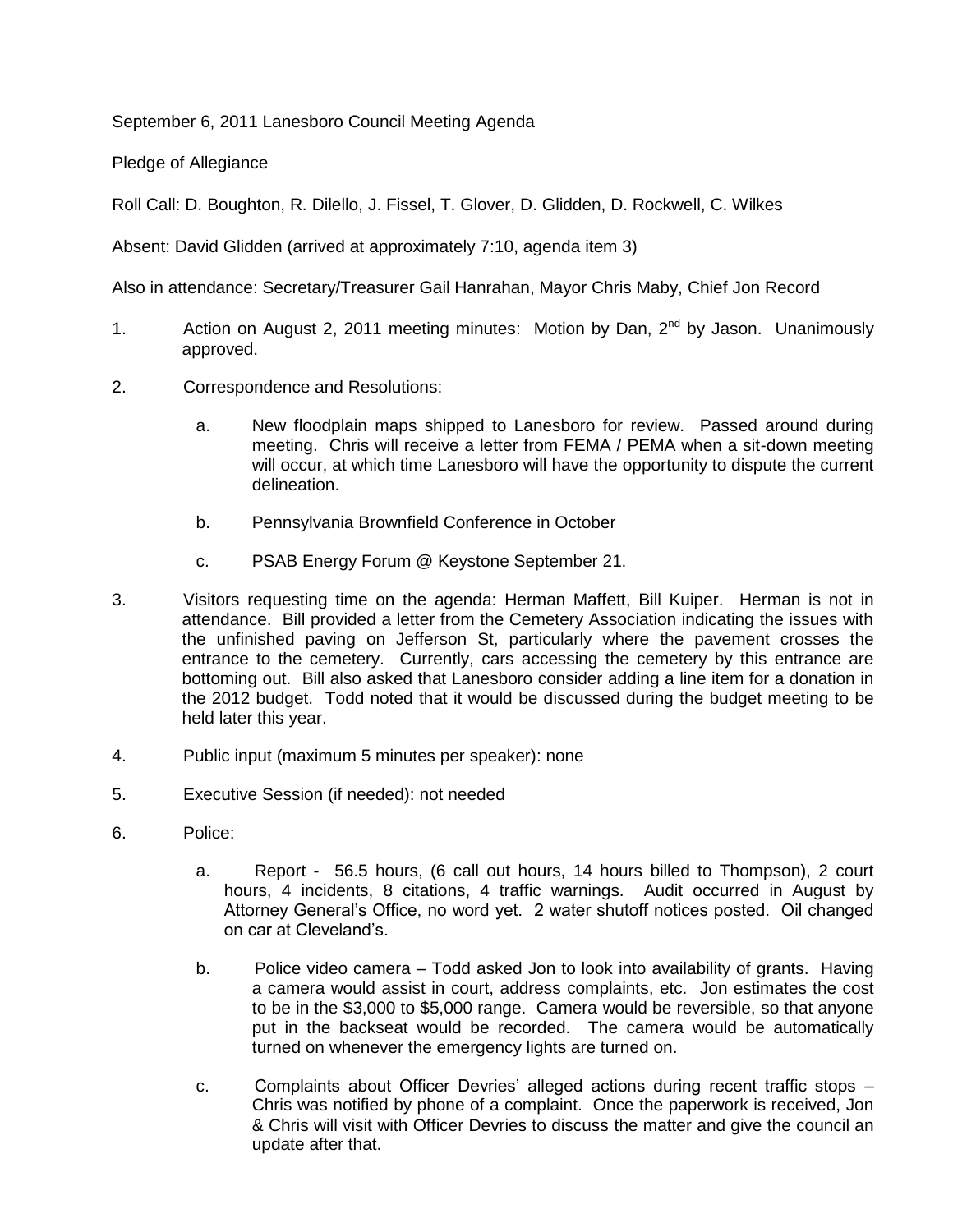- d. Traffic going in and out of Luciana Park Jon will look into this, and make the County Task Force aware of this issue.
- 7. COG report: will forward to council members. COG investigation into Mrs. Kaiser's complaint about height of neighbor's grass (Todd). Todd unsure if the complaint has been investigated, will discuss with Bill from COG.
- 8. Streets committee: Sink hole on North Depot Supposed to be filled in again after last month's meeting? Same issue for erosion on top of Convent St. Dan noted that it was filled after the last meeting. After discussion, motion by Jason to purchase a load each of #3 stone and modified from State Aggregates. 2<sup>nd</sup> by David/Dale. Unanimously approved.

Snow plowing was discussed (in the context of who is doing it). Todd asked Susquehanna if they would be interested in doing the roads, and if so, providing an hourly rate. Jason indicated that he will plow until someone can be found.

- 9. Parks & recreation committee: discuss lack of timely mowing (all parks)
- 10. Sewer / Refuse committee:
	- a. Leak @ Sue Smiths
	- b. Leak @ Braungard property
	- c. Discuss sale price / authorization to proceed with soliciting offers for sewer price should include covering all costs, plus voting representation on board. Todd & Chris will attend their next meeting (October 10). The contract will also be discussed at the meeting.
	- d. Garbage at the Maffett residence was not picked up on Saturday. Todd received complaint, and the information was passed along. Dan noted that one can was picked up.
- 11. Community Center & Website: \$200 in rentals. Regina asked about \$50 security deposit should it be turned over to Gail or held until it is inspected or turned over immediately? After discussion, council agreed that the security deposit will be returned within 5 business days.

Nasco has relatively inexpensive cabinets. Jason asked for and received permission to come up with a layout for use in getting a quote.

- 12. Bill review: Bills for September have not come in yet. Tri-Boro has been paid (\$17,000+/-). Two water shutoffs – one has been paid off, the other will be turned off. The former Elliott residence has water on – Gail needs to investigate the owner so that they can be billed. A letter will be sent to the Lesser's regarding the possible shutoff of water at their residence until the repairs are made.
- 13. Old Business:
	- a. Hearing for BS non-compliance September 8 @ 9:00 in Montrose County Court. Todd read a letter from Post Office which will be brought to the hearing if a Post Office representative is unable to attend.
	- b. The shed will be relocated from the Skogfeldt property this week.